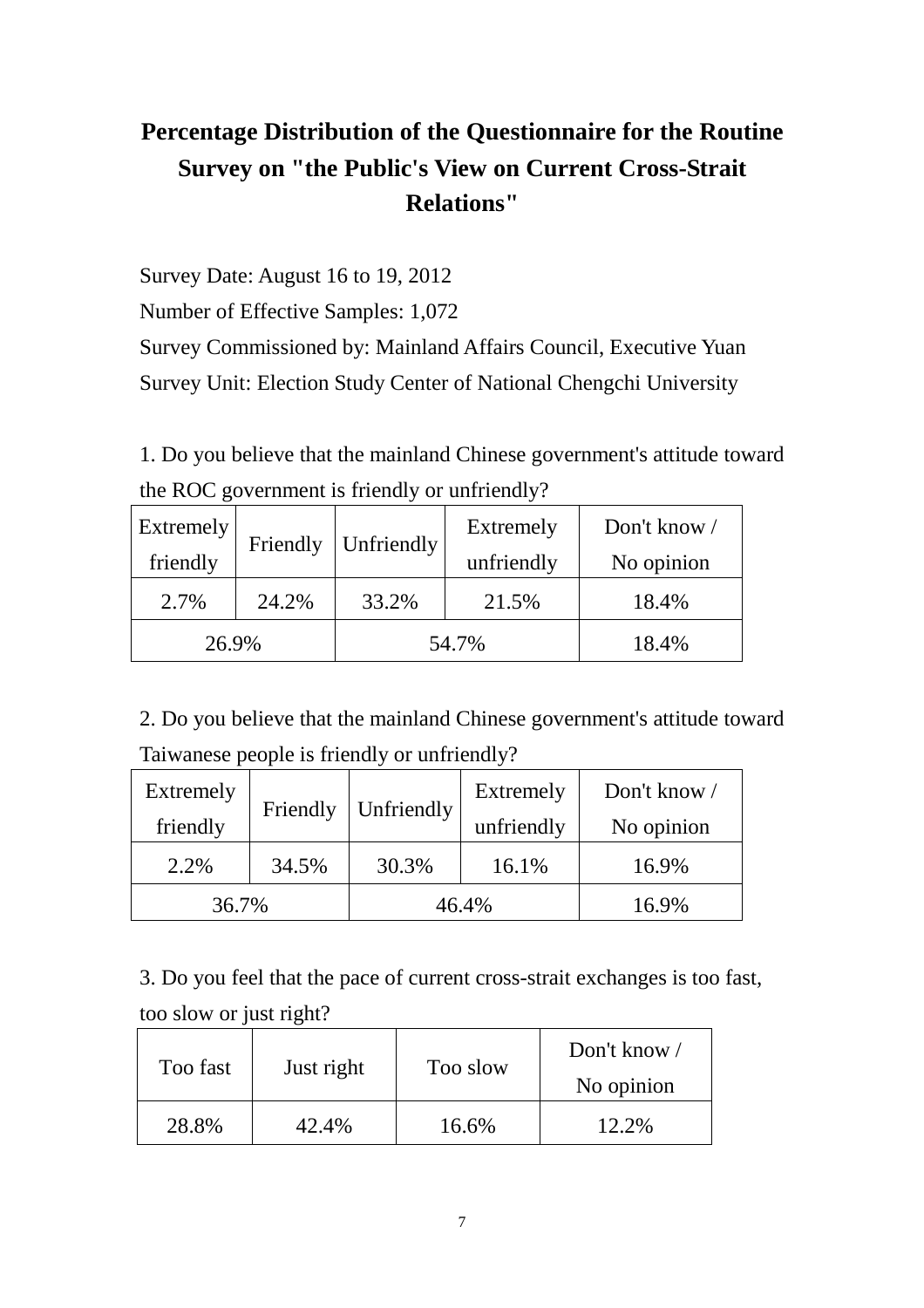4. Regarding relations between Taiwan and mainland China, there are the following different views: 1. Unification as soon as possible; 2. Independence as soon as possible; 3. Maintaining the status quo and unification later; 4. Maintaining the status quo and independence later; 5. Maintaining the status quo and deciding on independence or unification later; and 6. Maintaining the status quo indefinitely. Which of these positions do you lean toward?

| Unification<br>as soon as<br>possible | ing the<br>status<br>quo and<br>on later | Maintaini<br>ng the<br>Maintain status quo<br>and<br>deciding<br>on<br>unificati independe<br>nce or<br>unificatio<br>n later | Maintaini<br>ng the<br>status quo<br>indefinitel<br>y | Maintaini<br>ng the<br>status quo<br>and<br>independe<br>nce later | ce as soon<br>as possible | Independen Don't know<br>$/$ No<br>opinion |
|---------------------------------------|------------------------------------------|-------------------------------------------------------------------------------------------------------------------------------|-------------------------------------------------------|--------------------------------------------------------------------|---------------------------|--------------------------------------------|
| 0.9%                                  | 9.0%                                     | 31.9%                                                                                                                         | 26.1%                                                 | 17.3%                                                              | 7.0%                      | 7.8%                                       |
| 0.9%                                  | 84.3%                                    |                                                                                                                               |                                                       |                                                                    | 7.0%                      | 7.8%                                       |

5. Over the past four years, the two sides of the Taiwan Strait have held eight "Chiang-Chen Talks" and signed 18 agreements. Do you believe that this has been conducive or unconducive to Taiwan's overall development?

| Extremely | Conducive | Unconducive | Entirely    | Don't know / |
|-----------|-----------|-------------|-------------|--------------|
| conducive |           |             | unconducive | No opinion   |
| 11.7%     | 46.7%     | 16.7%       | 11.1%       | 13.8%        |
| 58.4%     |           | 27.8%       |             | 13.8%        |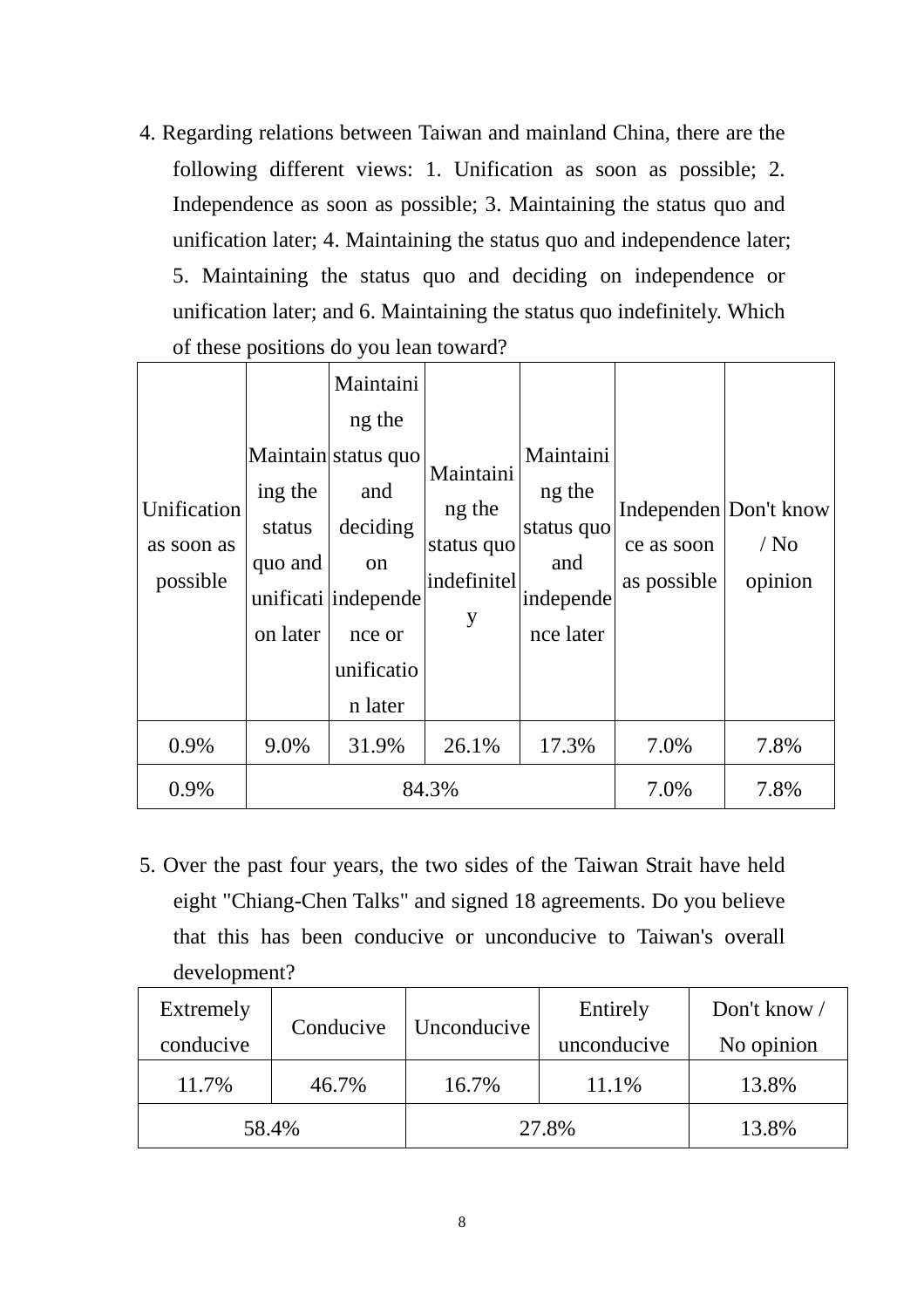6. Under the Cross-Strait Investment Protection and Promotion Agreement signed this time, family members must be notified within 24 hours after the personal freedom of a Taiwanese investor, employee, or his/her dependents is limited. Do you believe this is conducive or unconducive to protecting Taiwanese investors in the Mainland?

| Extremely | Conducive | Unconducive | Entirely    | Don't know / |
|-----------|-----------|-------------|-------------|--------------|
| conducive |           |             | unconducive | No opinion   |
| 16.4%     | 44.1%     | 14.7%       | 12.9%       | 11.9%        |
| 60.5%     |           | 27.6%       |             | 11.9%        |

7. The Cross-Strait Customs Cooperation Agreement signed this time focuses mainly on streamlining cross-strait customs clearance procedures and strengthening cross-strait cooperation to prevent smuggling. Do you believe this is conducive or not to cross-strait trade cooperation?

| Extremely | Conducive | Unconducive | Entirely    | Don't know / |
|-----------|-----------|-------------|-------------|--------------|
| conducive |           |             | unconducive | No opinion   |
| 17.6%     | 50.1%     | 11.4%       | 7.2%        | 13.7%        |
| 67.7%     |           | 18.6%       |             | 13.7%        |

8. Given the frequency of contacts across the Taiwan Strait, do you approve or disapprove of the establishment of reciprocal offices between the Straits Exchange Foundation and the Association for Relations Across the Taiwan Straits to serve and assist the people on both sides?

| Strongly |         |            | Strongly   | Don't know |
|----------|---------|------------|------------|------------|
| approve  | Approve | Disapprove | disapprove | No opinion |